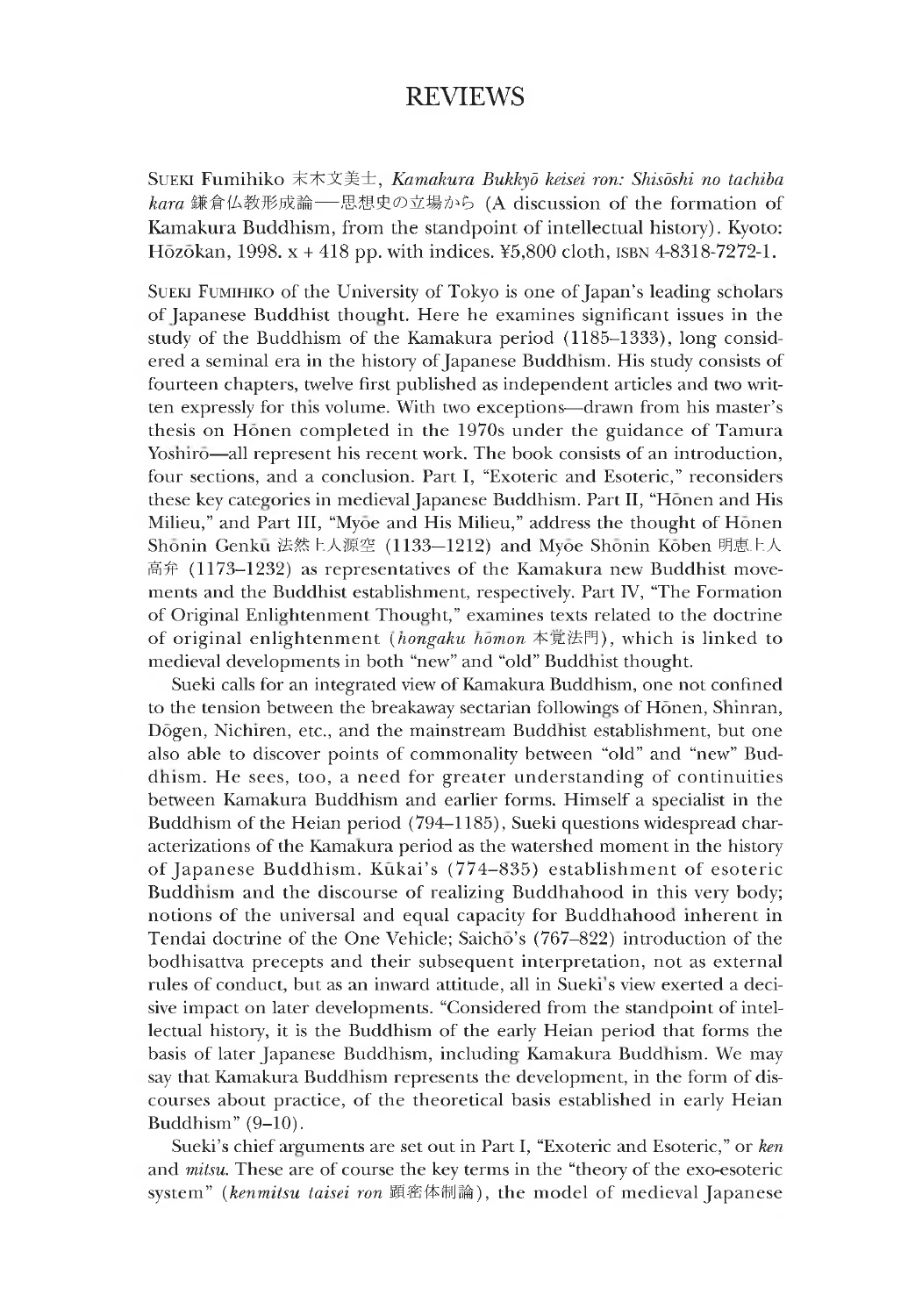Buddhism put forth by the late historian Kuroda Toshio 黒田俊雄 (1926–1993) (for an introduction to Kuroda's work see DOBBINS 1996), and the volume is informed by Sueki's methodological differences with certain aspects of *kenmitsu taisei* theory. Sueki highly evaluates Kuroda's work for its integral view, enabling politics, economics, art, ritual, and temple organization to be understood within a single, comprehensive framework. However, he finds that it shares with many earlier historical studies of Kamakura Buddhism a limited understanding of Buddhism's intellectual side. This common shortcoming has resulted, in his view, from an unfortunate methodological divide within Buddhist studies in Japan among Buddhologists, sectarian scholars, and historians. Buddhologists, reluctant to trespass on sectarian turf, have tended to concentrate on Indic Buddhism, while sectarian scholars, though well versed in doctrine, are often committed to upholding particular orthodoxies— thus leaving the critical study of Japanese Buddhism thought to historians, who lack detailed knowledge of Buddhist thought. As its subtitle indicates, Sueki's new volume is in part a plea for greater methodological exchange, especially between the domains of intellectual and institutional history.

One major set of questions Sueki poses vis-a-vis Kuroda's *kenmitsu* theory concerns its fundamental category of *mikkyd* 密教,or esoteric Buddhism. For Kuroda, the adoption of esoteric ritual by all Buddhist schools was what linked the major temple-shrine complexes in a loose unity or *taisei;* the perceived thaumaturgic power of esoteric rites enabled the incorporation of local religious culture, such as kami cults, divination, and the pacincation of angrv spirits *(goryo)* into a universalized Mahayana framework. At the same time, the magical protection offered by such rites secured for Buddhist institutions the support of wealthy patrons, who made donations of land in exchange, eventually enabling temple-shrine complexes to acquire significant economic and political power in medieval society. However, as Sueki notes, *"mikkyd"* is a complex and multivalent category whose meaning changed over time and whose relationship to "kengyo" 顕教 or exoteric teachings was theoretized by medieval scholars in widely varying ways. In early Heian times, in the thought of Kukai, *mikkyd* was understood as the language and activity of the cosmic Buddha in his self-enjoyment body, inaccessiole to ordinary people. But by the end of the period, it was increasingly understood as a mode of access to the Buddha's power especially suited to ordinary worldlings— as seen, for example, in the spread from the tenth century on of the *komyo shinp'on* 光明真言 or mantra of light, said to remove sins, heal sickness, and ensure the salvation of the dead. The latter Heian, Sueki notes, also saw a move among Tendai scholars to reassert the authority of exoteric teachings. For example, the exegete Hōchi-bō Shōshin 宝地房証真 (fl. late 12th, early 13th century) ranked exoteric teachings equally with esoteric ones, but said that, in the Final Dharma age, *mikkyo* serves as a "skillful means possessing form" *(uso no hōben* 有相の方便) that can assist ordinary worldlings in accessing the formless exoteric principle of calming and contemplation *(shikan).* Alternatively, Enni 円爾(a.k.a.,Bennen 弁円 or Shoichi Kokushi 聖一国師,1202-1280),a Tendai pioneer in the introduction of Zen, saw *mikkyd* as superior to *kengyd* but relegated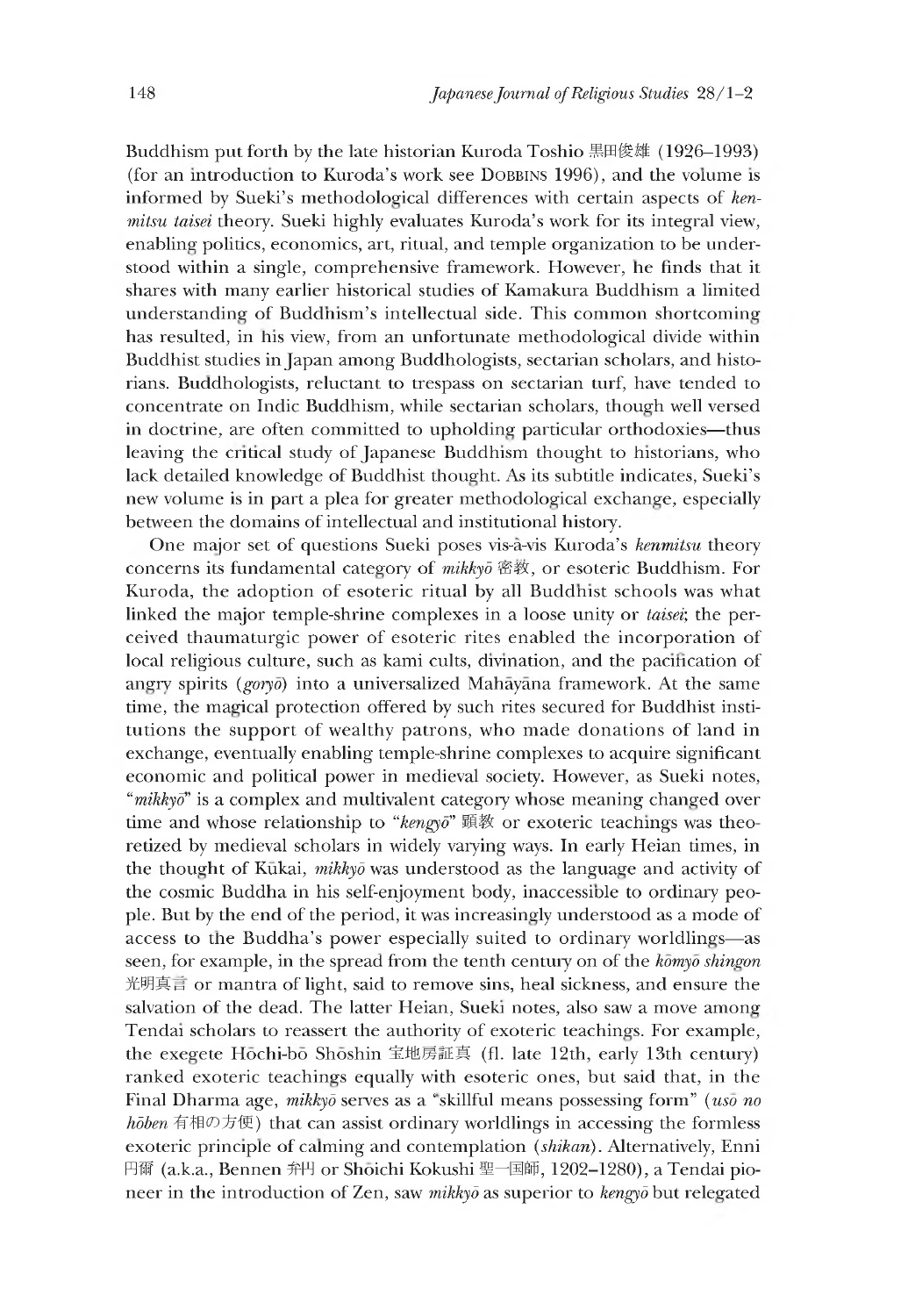both to the category of doctrinal teachings, inferior to the wordlessness of Zen. Thus a close examination of medieval doctrinal works will not always support Kuroda's contention that *mikky*<sup> $\bar{o}$ </sup> was inevitably deemed superior or fundamental. Sueki offers this as a case in point where an intellectual-historical perspective yields a different narrative than an approach stressing political, institutional, or economic factors, and argues for increased conversation between the two methods.

A second point of Sueki's critique is directed not at Kuroda's own work, but at aspects of its interpretation developed by Taira Masayuki, hailed by many as Kuroda's intellectual successor. Specifically, Sueki is critical of Taira's reading of the Kamakura new Buddhist movements of Honen, Shinran, Nichiren, etc.<sup>1</sup> Mainstream postwar historiography saw these new Buddhist movements as representative of medieval Japanese Buddhism, replacing a decadent, elitist, outmoded "old Buddhism," understood as an archaic remnant of earlier times. Kuroda instead demonstrated that the representative form of medieval Buddhism was the *kenmitsu taisei,* an active and powerful form differing markedly from Nara and early Heian Buddhism and constituting the side of orthodoxy *(seitd-ha* 正統派) in doctrinal, ideological, and institutional terms. The new movements in no way displaced it but existed on its periphery as "marginal heterodoxies" *(itan-ha 異端派). A* particular strength of Kuroda's argument, in Sueki's estimation, is that it undercuts simplistic oppositions between "new Buddnism" and "old Buddhism" and enables both orthodox and heterodox elements to be seen in their interconnectedness within a single medieval framework. Kuroda, Sueki says, refused to draw rigid distinctions between establishment Buddhism ana the new movements, noting, for example, points of continuity between the *itan* followings of Honen, Shinran, etc., and the activities of reformers *(kaikaku-ha* 改革派) and also *hijiri* within the *kenmitsu* establishment. In contrast, Taira draws a sharp distinction between the *kenmitsu* establishment and the marginal heterodoxies that opposed it. Taira's reading is a highly ideological one, which regards the universal, exclusive truth claims of the new Buddhism— that only the *nenbutsu* (or the *daimoku)* leads to salvation— as an im plicit challenge to *kenmitsu* orthodoxy, its ritual efficacy, and the system of rule that it legitimated. In Sueki's estimation, however, Taira's reading undoes the nuance and flexibility of Kuroda's approach, obscuring complex interactions, shared developments and blurry areas and instead reducing the picture of medieval Buddhism to two inflexibly opposed camps.2 However one may admire their spiritual legacy, the new movements were, numerically, a rather small element in the Kamakura Buddhist landscape, and Sueki expresses concern that exclusive focus on new Buddhist resistance to orthodoxy in effect reduces the *kenmitsu*

 $1$  A version of this part of the book has appeared in English (SUEKI 1996). See also TAIRA 1996.

 $2$  In response to an earlier version of Sueki's critique, Taira argues that what Sueki sees as Kuroda's "flexibility" actually represents an vague area in Kuroda's theory, in that he failed to distinguish adequately between the new, *itan* movements and reform efforts within *kenmitsu* Buddhism. His own position, he says, represents a clarification of Kuroda's position, rather than a reification, as Sueki charges (Taira 1997, p. 48).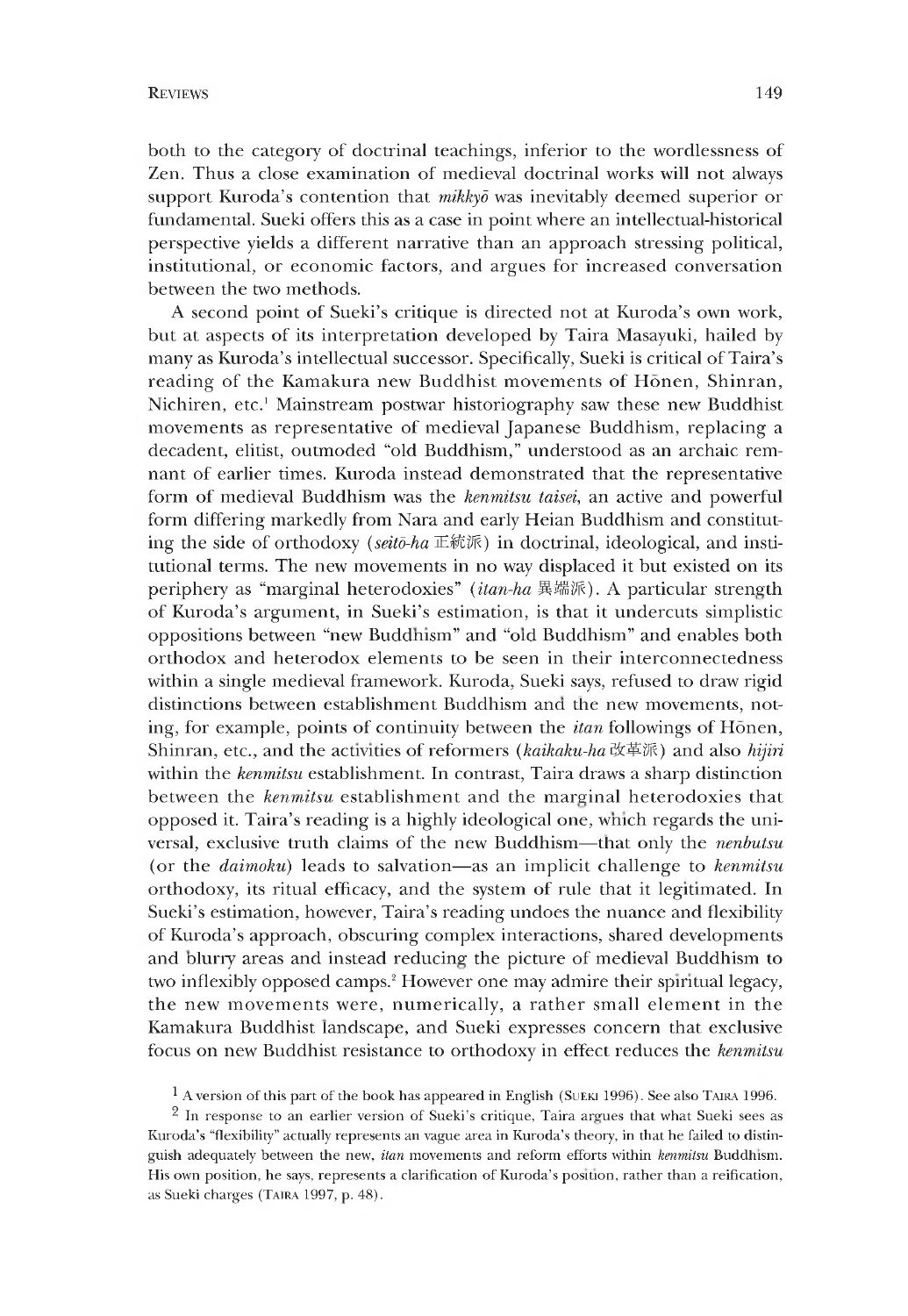system—the representative Buddhism of the period—to a mere backdrop against which to display the activities of a few great heterodox thinkers and their marginal followings. Such an approach reverts, he says, although in different terminology, to the problematic "new Buddhism centered" approaches of the postwar period—a stance Sueki has deliberately caricatured as "new Buddhism equals the good guys, and old Buddhism, the bad guys" (50).

Sueki seeks to avoid what he calls "transcendental evaluation" (*choetsuteki hyōka* 超越的評価), an uncritical imposition onto an earlier age of the historiographer's own stance (such as, say, a Marxist-informed social progressivism). He notes that shifts since the postwar period in scholarly depictions of the new Buddhism—from a triumphant "Buddnism of the people" to a few courageous but isolated heterodox thinkers on the fringes of a hegemonic *kenmitsu* establishment— closely mirror the postwar fortunes of the intellectual left, and warns against reading contemporary social concerns back into the Kamakura era. Despite their soteriologically egalitarian views, Honen and Shinran were not social reformers, and it is one-sided to focus upon them only in terms of their resistance to hierarchical authority (402-408). Sueki is not so naive as to think that history can be written in a way that is ideology-free, but he stresses the need for continual effort on the historiographer's part to be aware of the interpretive impact of one's own ideological commitments (52-53).

It should be noted here that Taira Masayuki is by no means the only significant post-Kuroda scholar of medieval Japanese Buddhism to see the followings of Honen, Dogen, Shinran, and Nichiren as radically opposed to the kenmitsu establishment. For example, Sasaki Kaoru 佐々木 馨 and Satō Hiroo 佐籐弘夫,although from different perspectives, have also stressed a sharp ideological polarization between mainstream Buddhist institutions and the marginal heterodox movements. In fact, though explicitly directed only at Taira, what Sueki criticizes here would seem to be nothing less than the currently predominant scholarly model of Kamakura Buddhism. For that very reason, one hopes to see, in subsequent works by Sueki or others, a fleshing out of the alternate perspective that he suggests, exploring specific commonalities, interactions, and overlaps that would complicate and refine the picture of sharp opposition between new and old, or heterodox movements and orthodox establishment.

The next three sections of the book shift from these broader concerns to close textual study of specific topics and can be read independently. Part II, on Honen, traces the process of Honen's intellectual development by which he arrived at his understanding of the chanted *nenbutsu* as the only soteriologically efficacious practice, "chosen exclusively" by the Buddha Amida himself. Sueki links this argument for "exclusive choice" of the *nenbutsu* to longstanding tensions in Tendai hermeneutics between the positions of "absolute subtlety" *(zettai-myd* 絶对妙),in which all practices, just as they are, are identified with the One Vehicle, and "relative subtlety" ( $s\bar{o}ta\bar{i}\text{-}m\bar{y}\bar{o}$  相対妙), in which the One Vehicle is seen as superior to and superceding all other forms. Sueki's use of the categories of "tolerance" and "intolerance" to elucidate these two positions does not seem altogether appropriate, as the inclusive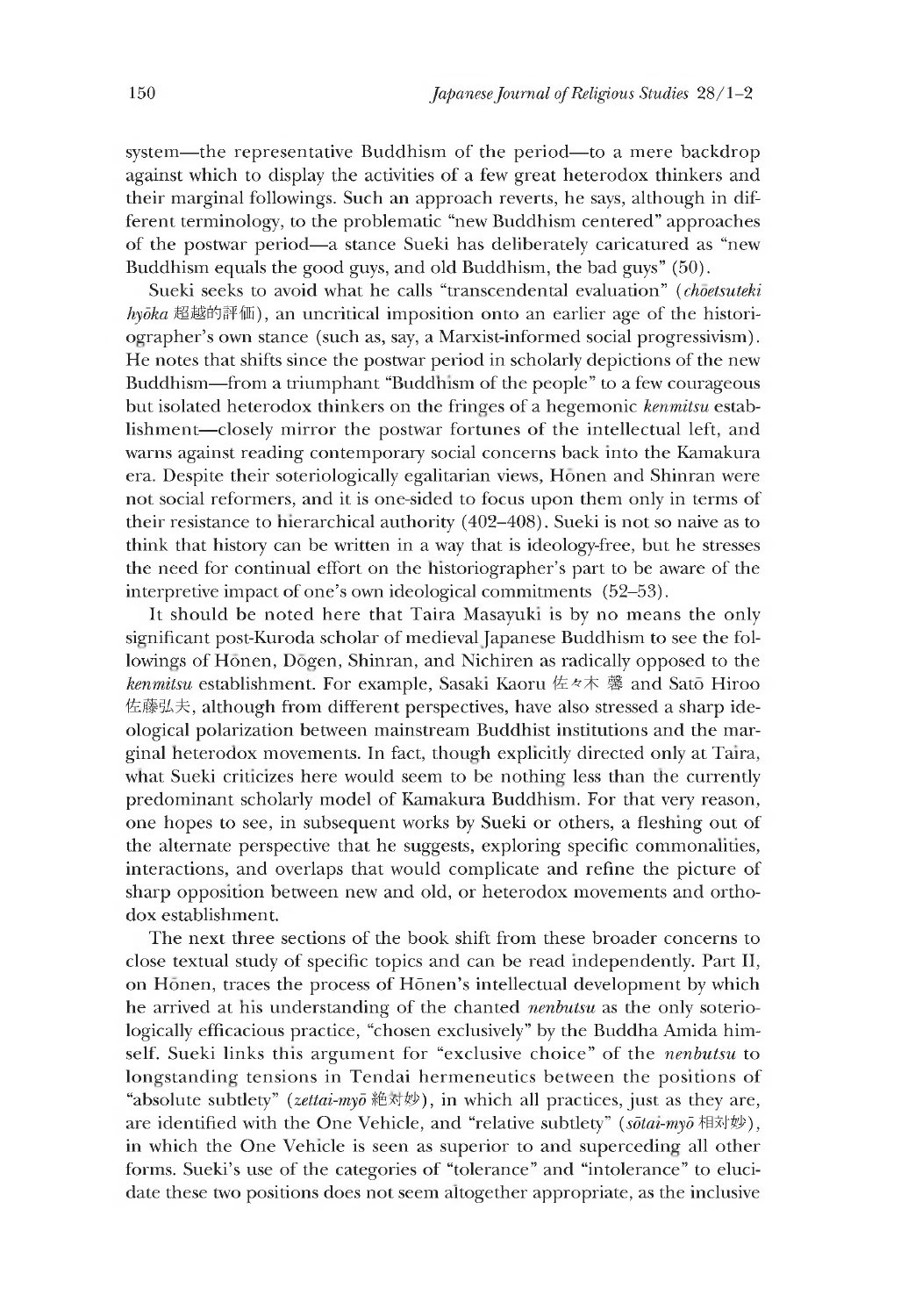stance often represents less of a "tolerance" to other positions than a "subsume and conquer" strategy for assimilating other positions within one's own. Nonetheless, he makes a key contribution here in suggesting that Hōnen's "single-practice" orientation had precedents in earlier Tendai hermeneutical thought. This is the kind of insight that Sueki's emphasis on intellectual history can yield, one that will not be apparent when Honen's exclusive *nenbutsu* teaching is seen solely as a form of resistance to the religio-political establishment. Also of great interest is Sueki's analysis of the different interpretive strategies adopted by Hōnen's disciples in their attempts to reconcile the exclusive *nenbutsu* stressed in Honen's mature work, the *Senchaku hongan nenbutsu shu* 選択本願念仏集, with other, widespread "miscellaneous practices" also said to lead to birth in the Pure Land. Here, however, one would like to know more about the institutional and social settings in which these different strategies were located— an instance calling for the very sort of dialogue between intellectual and institutional history that Sueki advocates.

Part III, on Myōe, includes a very helpful review of previous scholarship. Sueki's own discussion focuses on Myōe's recommendation of the *bukkokan* 仏光櫬,a meditation in which the practitioner visualizes the light emanating from Vairocana Buddha to illuminate and encompass all worlds. While drawing on continental Huayan thinkers, Myoe also saw this visualization as a way of recreating the Buddha's presence in the final Dharma age *(mappo).* Sueki investigates the place of this practice in the development of Myoe's thought, in terms ot its relation to his teachings concerning both the *komyo shingon,* which Myōe would stress especially in his later years, and the relationship of esoteric to exoteric Buddhism. Myōe well illustrates Sueki's argument about the complexity of medieval theorizing about this relationship: Myoe sometimes regards the esoteric teachings as superior, while elsewhere he argues that esoteric and exoteric are essentially equal and should be adopted according to the practitioner's capacity; or that the *komyo shingon*, an esoteric mantra, is a sort of skillful means enabling one to arrive at the exoteric *samadhi* of the Buddha's light (266).

The fourth section concerns the influential but still inadequately understood medieval Tendai doctrine of original enlightenment, whicn is connected to intellectual developments in both *kenmitsu* Buddhism and the new Kamakura movements.<sup>3</sup> Efforts to date *hongaku*-related works and place them in historical

<sup>3</sup> Sueki urges (34–36) that the work of Tamura Yoshiro 田村芳朗 (1921–1989)—which posits a shared intellectual foundation for the new Kamakura Buddhist movements in Tendai original enlightenment thought~be reevaluated for its potential to serve as a bridge between Kamakura new-Buddhism centered approaches and the *kenmitsu taisei* theory. Tamura privileges postwar stereotypes of "new Buddhism" as reformist-arguing for example that the new Buddhist thought evolved dialectically out of Tendai *hongaku* doctrine, resolving along the way its moral ambiguities and alleged tendency toward "uncritical world affirmation" (STONE 1999, pp. 85-92). Nonetheless, his work is indeed useful for illuminating common intellectual trends in medieval Japanese Buddhism, across sectarian and institutional boundaries. Sueki, I believe, envisions the continuation of this project without Tamura's new-Buddhism centered bias. Here, too, he takes a position contrasting- with that of Taira, who sees the Kamakura heterodox thinkers as implacably opposed to *hongaku* thought (TAIRA 1996, p. 445).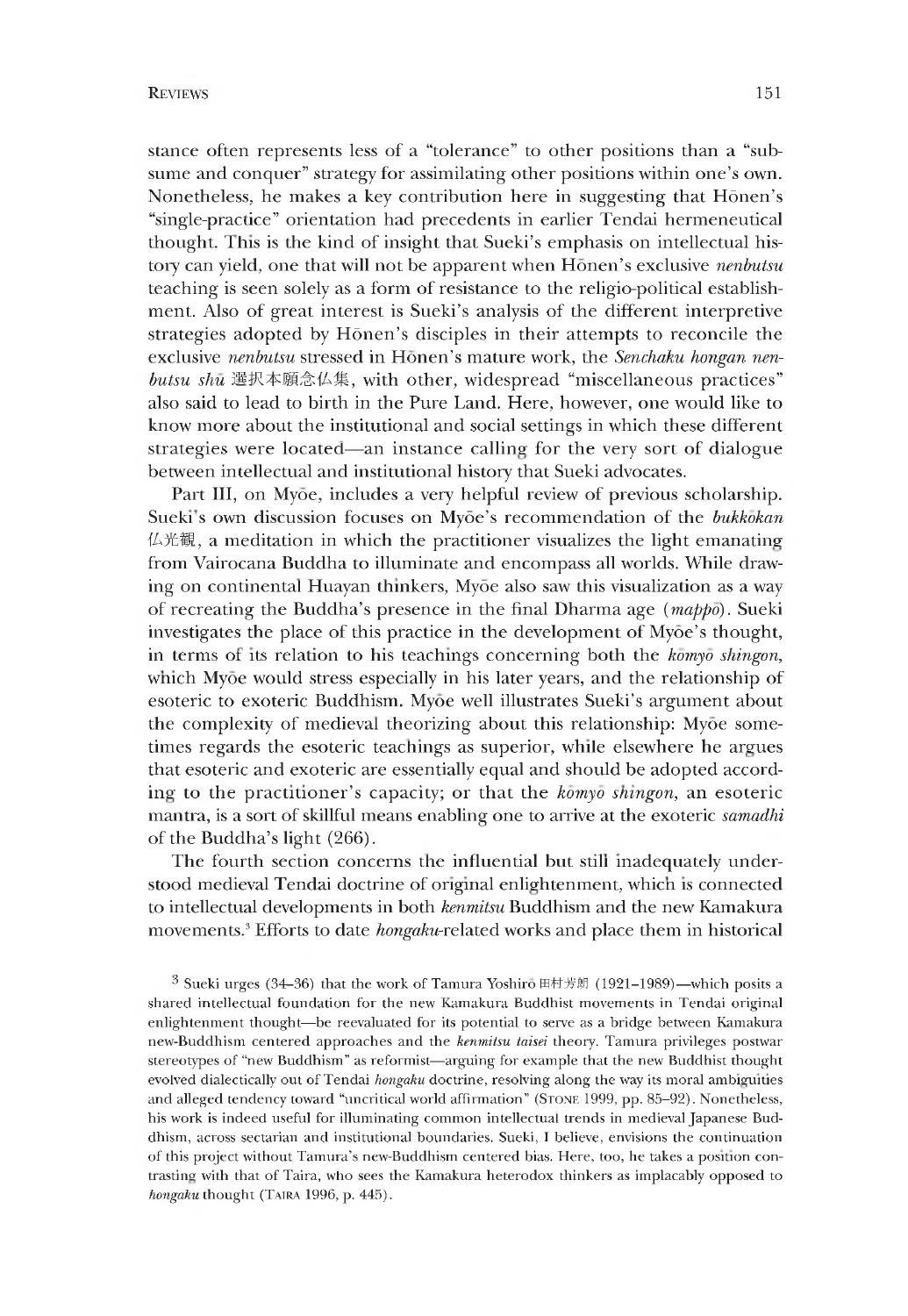context are enormously complicated by the fact that many of the relevant texts are apocryphal, attributed retrospectively to great Tendai masters of earlier ages. Along with Okubo Ryoshun 大久保良峻 and Hanano Michiaki 花野充昭,SueKi is one of the leading figures active in this area of research. This section of the volume includes close studies of the *Honmushdji ge* 本無 生死偈 (Verses on original no-birth-or-death), including Sueki's newly edited version of the text held by Kanazawa Bunko; the *Myōgyōshin yōshū* 妙行心要集 (Essentials on the mind of subtle practice), a text attributed to Genshin 源信 (942-1017), important to an understanding of Pure Land *hongaku* thought; and three works, probably of the late Kamakura period, attributed to Chūjin 忠尋 (1065-1138) and said to be his commentaries on teachings transmitted orally from Nanyue Dashi Huisi 南岳大師慧思 to his disciple Zhiyi 智顗 (538-597), founder of the Tiantai school. This section also contains Sueki's response to the modern movement of Critical Buddhism *(hihan Bukkyd* 批判仏教), which opposes original enlightenment thought on normative grounds (for an English version of this response see SUEKI 1997).

Sueki rightly notes that "original enlightenment thought" is not an internally consistent category but consists of two major strands: one that absolutizes phenomena just as they are, as the inseparable manifestations of ultimate reality; and another that absolutizes mind as a generative principle producing the phenomenal world.4 Though he does not trace their antecedents here, these probably derive, respectively, from Tiantai understanding of the mind and all phenomena as always mutually inclusive and simultaneous, and Huayan notions of an original pure mind that, coming into contact with defilements, gives rise to differentiated phenomena. Sueki suggests that the second position, that of absolute mind, was eventually elevated above the first via a hierarchical classification of teachings known as the "fourfold rise and fall" (shiju kohai 四重興廃), set forth in the *Kanko ruiju* 漢光類聚, probably dating from the late thirteenth century. This classification ranks above all textual or doctrinal teachings the ineffable category of "mind contemplation" or *kanjin* 櫬 心 (see Stone 1999, pp. 168-75)— possibly, Sueki suggests, under the

<sup>4</sup> It is not clear to me whether Sueki is suggesting that the stance valorizing of all phenomena "just as they are" as manifestations of original enlightenment was superceded historically by notions of original enlightenment as an absolute mind that is prior to phenomena, or simply that the "absolute mind" position is given priority in the context of the "fourfold rise and fall." Either hypothesis would be useful as a guide to further study. My cursory impression is that a number of late Kamakura/Muromachi-period Tendai texts dealing with original enlightenment, such as the "orally transmitted teachings" *(kuden homon* 口伝法門)of the Eshin school恵侣流 setting forth the "threefold seven great matters" 三重七箇の大事,take as their organizing principle the threefold truth, in which there is no pure mind prior to phenomena; rather all things are without independent essence (emptiness), arising provisionally in dependence upon conditions (conventional existence), and both simultaneously (the middle). In addition, the category of *kanjin*, the highest term in the fourfold rise and fall, carries a range of meanings. It can, as Sueki notes—and often does—indicate an *a priori* absolute mind, but it can also mean meditative or subjective insight or even raith (as opposed to doctrinal understanding), or simply the hermeneutical perspective of original enlightenment (in contrast to that of *shikaku 始覚*, or enlightenment acquired through a linear process of cultivation), when brought to bear upon the interpretation of texts (a so-called *"kanjin* reading").